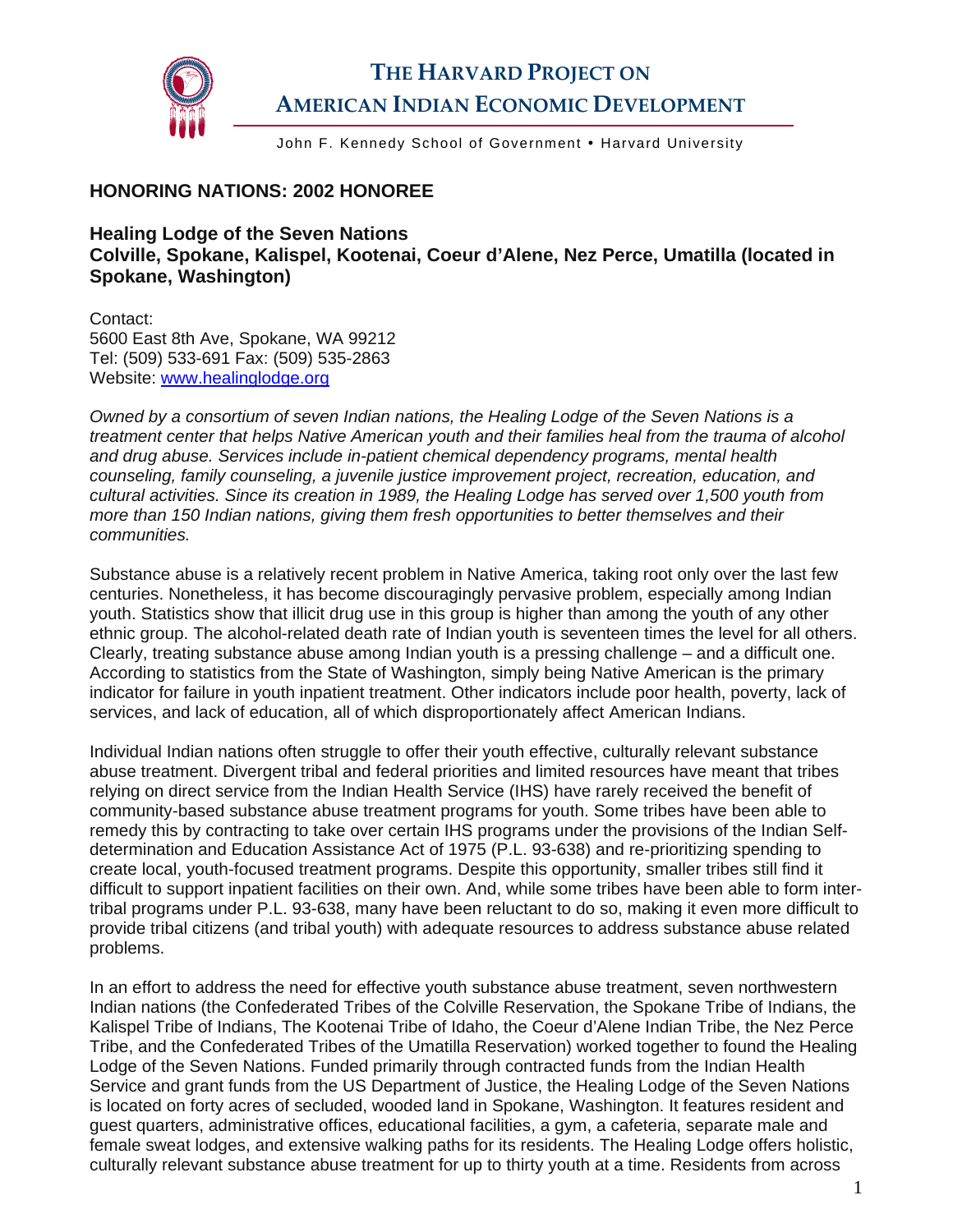the country, referred to the Healing Lodge through tribal courts, chemical dependency counselors, child welfare workers, and families, usually stay at the Healing Lodge between thirty and ninety days. Residents with foster care issues may remain up to 120 days. The treatment provided by the Healing Lodge includes one-on-one, group, and family therapy.

In the past several years, the Healing Lodge of the Seven Nations has experienced notable success in treating substance abuse among Native youth. Since its inception in 1989, the Healing Lodge has served over 1,500 youth from over 150 tribes. Although the Healing Lodge serves youth who are confronting more risk factors than the average youth substance abuser, it successfully transitions many of its residents back into their communities at the state average. Between 1999 and 2001, the percentage of residents who successfully transitioned increased from 43 percent to 55 percent, and it is predicted to increase even more in 2002 and beyond. Outcome studies show that the Healing Lodge treatment has lasting effects: 75 percent of former residents show less drug and alcohol use. Many former residents attribute their recovery to the cultural components that the program has to offer.

In 1999, the Healing Lodge hired a Native American cultural advisor. Since that time, the Healing Lodge has moved the management of symptoms away from pharmacotherapy and towards traditional Native American herbs and medicines, the incorporation of cultural awareness, and physical activity. For example, in addition to staff assessments of each resident upon entry, each resident is asked to assess his or her own condition by creating a personalized medicine wheel. Through such integration of traditional and modern therapies, the Healing Lodge provides their residents a holistic approach to substance abuse treatment.

Several factors underlie the success of the Healing Lodge of the Seven Nations. First, the Healing Lodge is an excellent example of how distinct tribal governments can cooperate to improve the lives of their citizens and the quality of their health. Working together, these seven nations developed a substance abuse treatment facility that may have been difficult to support independently. These nations not only recognized the problems that their respective communities faced, but also developed practical strategies to overcome them. For example, the Healing Lodge is governed by a Board of Directors comprised of representatives from all seven nations, plus one at-large member. This board structure encourages intertribal cooperation and gives each of the tribes a sense of ownership over the institution and its services. Importantly, the Board serves as an effective advocate for the Healing Lodge within each of the individual tribes, thereby ensuring broad-based support.

Second, the Healing Lodge administration and staff allow their focus on youth to elicit their best efforts in treating and combating substance abuse. The Healing Lodge staff understands that treating youth for substance abuse problems differs from treating adults. For one, the Healing Lodge firmly believes that youth treatment must involve family and community treatment. Through encouragement from Healing Lodge staff and on their own initiative, tribal leaders frequently attend activities at the Healing Lodge to show support for their youth. As importantly, the Healing Lodge surrounds its residents with opportunities that offer real alternatives to substance abuse. Residents at the Healing Lodge benefit from athletic facilities, computer labs, GED preparation and testing facilities, career exploration opportunities, and a creative writing workshop. These facilities encourage residents to take steps to change and improve their lives.

Third, the Healing Lodge is distinctive because of the integration of culture into its substance abuse treatment programs. This dedication to culturally relevant treatment is impressive, especially in a setting where the integration of culture might appear to be difficult given the sheer number of cultures that are represented within the resident body. Yet the Healing Lodge is able to tap into widely shared cultural tenets while accommodating distinct cultural beliefs. Residents are welcomed to the Healing Lodge in a ceremony that reminds them that they are supported by the six generations behind them and that their health and well-being will benefit their respective communities seven generations from today. Staff members also rely on commonly used symbols such as medicine wheels, dream catchers, and beadwork to help their residents connect (or re-connect) to their heritage while undergoing treatment. To encourage residents to learn more about their own cultures and to use